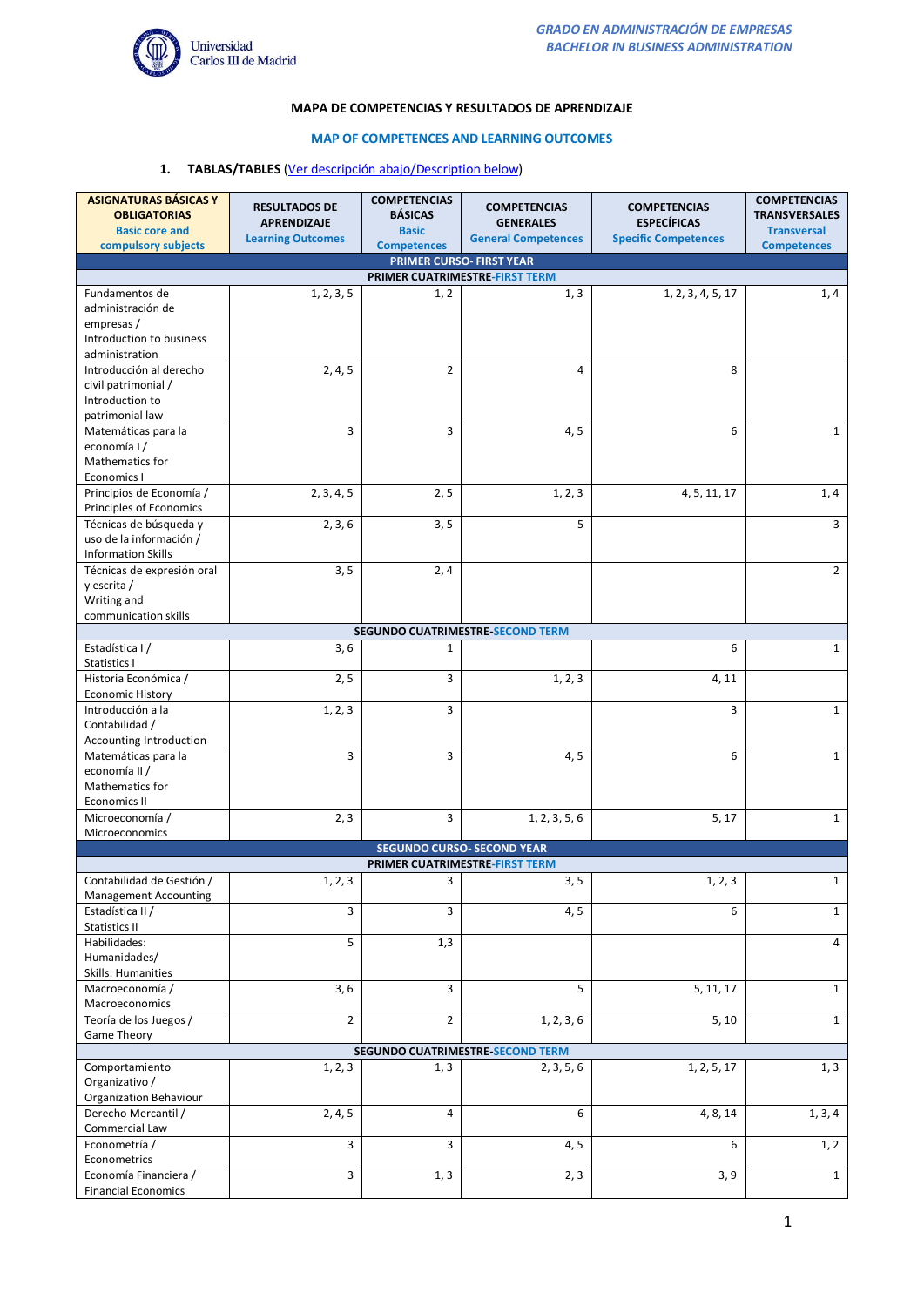

| Habilidades profesionales               | 4,6                                     | 4            |                                |                                      | 1,2,3        |  |  |
|-----------------------------------------|-----------------------------------------|--------------|--------------------------------|--------------------------------------|--------------|--|--|
| interpersonales/                        |                                         |              |                                |                                      |              |  |  |
| Organization Behaviour                  |                                         |              |                                |                                      |              |  |  |
| Hojas de cálculo. Nivel                 | 4,6                                     | 3            |                                |                                      | 1            |  |  |
| avanzado/Soft Skills                    |                                         |              |                                |                                      |              |  |  |
|                                         |                                         |              | <b>TERCER CURSO-THIRD YEAR</b> |                                      |              |  |  |
|                                         |                                         |              | PRIMER CUATRIMESTRE-FIRST TERM |                                      |              |  |  |
| Economía de las                         | 1, 2, 3                                 | 1, 3         | 2, 3, 5, 6                     | 1, 2, 5                              | $\mathbf{1}$ |  |  |
| Organizaciones /                        |                                         |              |                                |                                      |              |  |  |
| <b>Organizational Economics</b>         |                                         |              |                                |                                      |              |  |  |
| Marketing /                             | 1, 2, 3                                 | $\mathbf{1}$ | 1, 3, 5, 6                     | 1, 2, 10, 13, 17                     | 1            |  |  |
| Marketing                               |                                         |              |                                |                                      |              |  |  |
|                                         | <b>SEGUNDO CUATRIMESTRE SECOND TERM</b> |              |                                |                                      |              |  |  |
| Dirección Financiera /                  | 2, 3                                    | 1            |                                | 2, 3, 9, 17                          | $\mathbf{1}$ |  |  |
| <b>Financial Management</b>             |                                         |              |                                |                                      |              |  |  |
| Gestión de Marketing /                  | 1, 2, 3                                 | $\mathbf{1}$ | 1, 2, 3, 5, 6                  | 1, 2, 10, 13                         | $\mathbf{1}$ |  |  |
| <b>Marketing Management</b>             |                                         |              |                                |                                      |              |  |  |
| <b>CUARTO CURSO-FOURTH YEAR</b>         |                                         |              |                                |                                      |              |  |  |
| PRIMER CUATRIMESTRE-FIRST TERM          |                                         |              |                                |                                      |              |  |  |
| Dirección Estratégica /                 | 1, 2, 3, 4, 5, 6                        | 1, 3, 4      | $\mathbf{1}$                   | 1, 2, 10, 16, 17                     | 1, 2, 3, 4   |  |  |
| <b>Strategic Management</b>             |                                         |              |                                |                                      |              |  |  |
| Gestión de Operaciones /                | 1, 2, 3, 6                              | 3            | 2, 3, 5                        | 1, 2, 17                             | $\mathbf{1}$ |  |  |
| <b>Operations Management</b>            |                                         |              |                                |                                      |              |  |  |
| <b>SEGUNDO CUATRIMESTRE SECOND TERM</b> |                                         |              |                                |                                      |              |  |  |
| Trabajo Fin de Grado/                   | 1,2,3,4,5,6                             | 2,3,5        | 1,2,3,4,5,6                    | 1, 2, 3, 4, 8, 9, 11, 12, 13, 14, 17 | 1,3,4        |  |  |
| <b>Bachelor Thesis</b>                  |                                         |              |                                |                                      |              |  |  |

| <b>ASIGNATURAS OPTATIVAS</b><br><b>Elective subjects</b> | <b>RESULTADOS DE</b><br><b>APRENDIZAJE</b><br><b>Learning outcomes</b> | <b>COMPETENCIAS</b><br><b>BÁSICAS</b><br><b>Basic</b><br><b>Competences</b> | <b>COMPETENCIAS</b><br><b>GENERALES</b><br><b>General Competences</b> | <b>COMPETENCIAS</b><br><b>ESPECÍFICAS</b><br><b>Specific Competences</b> | <b>COMPETENCIAS</b><br><b>TRANSVERSALES</b><br><b>Transversal</b><br><b>Competences</b> |
|----------------------------------------------------------|------------------------------------------------------------------------|-----------------------------------------------------------------------------|-----------------------------------------------------------------------|--------------------------------------------------------------------------|-----------------------------------------------------------------------------------------|
| Análisis de datos                                        | 3                                                                      | $\overline{3}$                                                              | 4, 5                                                                  | 6                                                                        | 1, 2                                                                                    |
| dinámicos /                                              |                                                                        |                                                                             |                                                                       |                                                                          |                                                                                         |
| Analysis of dynamic data                                 |                                                                        |                                                                             |                                                                       |                                                                          |                                                                                         |
| Análisis de estados                                      | 1, 2, 3                                                                | $\overline{3}$                                                              | 3, 5                                                                  | $\overline{3}$                                                           | $\mathbf{1}$                                                                            |
| financieros /                                            |                                                                        |                                                                             |                                                                       |                                                                          |                                                                                         |
| <b>Financial statement</b>                               |                                                                        |                                                                             |                                                                       |                                                                          |                                                                                         |
| analysis                                                 |                                                                        |                                                                             |                                                                       |                                                                          |                                                                                         |
| Análisis de Valores /                                    | 3                                                                      | $\mathbf{1}$                                                                | 2, 3                                                                  | 3, 9                                                                     | $\mathbf{1}$                                                                            |
| <b>Asset Valuation</b>                                   |                                                                        |                                                                             |                                                                       |                                                                          |                                                                                         |
| Big data para la empresa/                                | 3                                                                      | $\overline{3}$                                                              | 4, 5                                                                  | 3,6                                                                      | 1, 2                                                                                    |
| Big data for business                                    |                                                                        |                                                                             |                                                                       |                                                                          |                                                                                         |
| Comercio Internacional /                                 | 2, 3                                                                   |                                                                             | 1, 2, 3, 6                                                            | 4, 10, 11                                                                | 2, 3                                                                                    |
| <b>International Trade</b>                               |                                                                        |                                                                             |                                                                       |                                                                          |                                                                                         |
| Comportamiento del                                       | 1, 2, 3                                                                | $\mathbf{1}$                                                                | 1, 2, 3, 6                                                            | 2, 13, 17                                                                | $\mathbf{1}$                                                                            |
| Consumidor /                                             |                                                                        |                                                                             |                                                                       |                                                                          |                                                                                         |
| Consumer Behaviour                                       |                                                                        |                                                                             |                                                                       |                                                                          |                                                                                         |
| Contabilidad Financiera/                                 | 1, 2, 3                                                                | 1, 3                                                                        | 3, 5                                                                  | 3                                                                        | $\mathbf{1}$                                                                            |
| <b>Financial Accounting</b>                              |                                                                        |                                                                             |                                                                       |                                                                          |                                                                                         |
| Contabilidad Internacional                               | 1, 2, 3                                                                | 3                                                                           | 2, 3, 5                                                               | 1, 2, 3, 4                                                               | $\mathbf{1}$                                                                            |
|                                                          |                                                                        |                                                                             |                                                                       |                                                                          |                                                                                         |
| <b>International Accounting</b>                          |                                                                        |                                                                             |                                                                       |                                                                          |                                                                                         |
| Contabilidad Positiva /                                  | 1, 2, 3                                                                | 3                                                                           | 2, 3, 5                                                               | 1, 2, 3                                                                  | $\mathbf{1}$                                                                            |
| Positive accounting theory                               |                                                                        |                                                                             |                                                                       |                                                                          |                                                                                         |
| Creación de empresas y                                   | 1, 2, 3, 4, 5, 6                                                       | 1, 3, 4                                                                     | 1, 3, 5, 6                                                            | 1, 2, 9, 10, 12, 17                                                      | 1, 2, 4                                                                                 |
| gestión de PYMES /                                       |                                                                        |                                                                             |                                                                       |                                                                          |                                                                                         |
| Entrepreneurship and                                     |                                                                        |                                                                             |                                                                       |                                                                          |                                                                                         |
| small business                                           |                                                                        |                                                                             |                                                                       |                                                                          |                                                                                         |
| management                                               |                                                                        |                                                                             |                                                                       |                                                                          |                                                                                         |
| Derecho de la                                            | 2, 4, 5                                                                | 4                                                                           | 6                                                                     | 4                                                                        | 1, 3, 4                                                                                 |
| Competencia /                                            |                                                                        |                                                                             |                                                                       |                                                                          |                                                                                         |
| Antitrust Law                                            |                                                                        |                                                                             |                                                                       |                                                                          |                                                                                         |
| Derecho de la financiación                               | 4, 5                                                                   | 4                                                                           | 6                                                                     | 4, 9                                                                     | 1, 3, 4                                                                                 |
| de la empresa /                                          |                                                                        |                                                                             |                                                                       |                                                                          |                                                                                         |
| <b>Business finance law</b>                              |                                                                        |                                                                             |                                                                       |                                                                          |                                                                                         |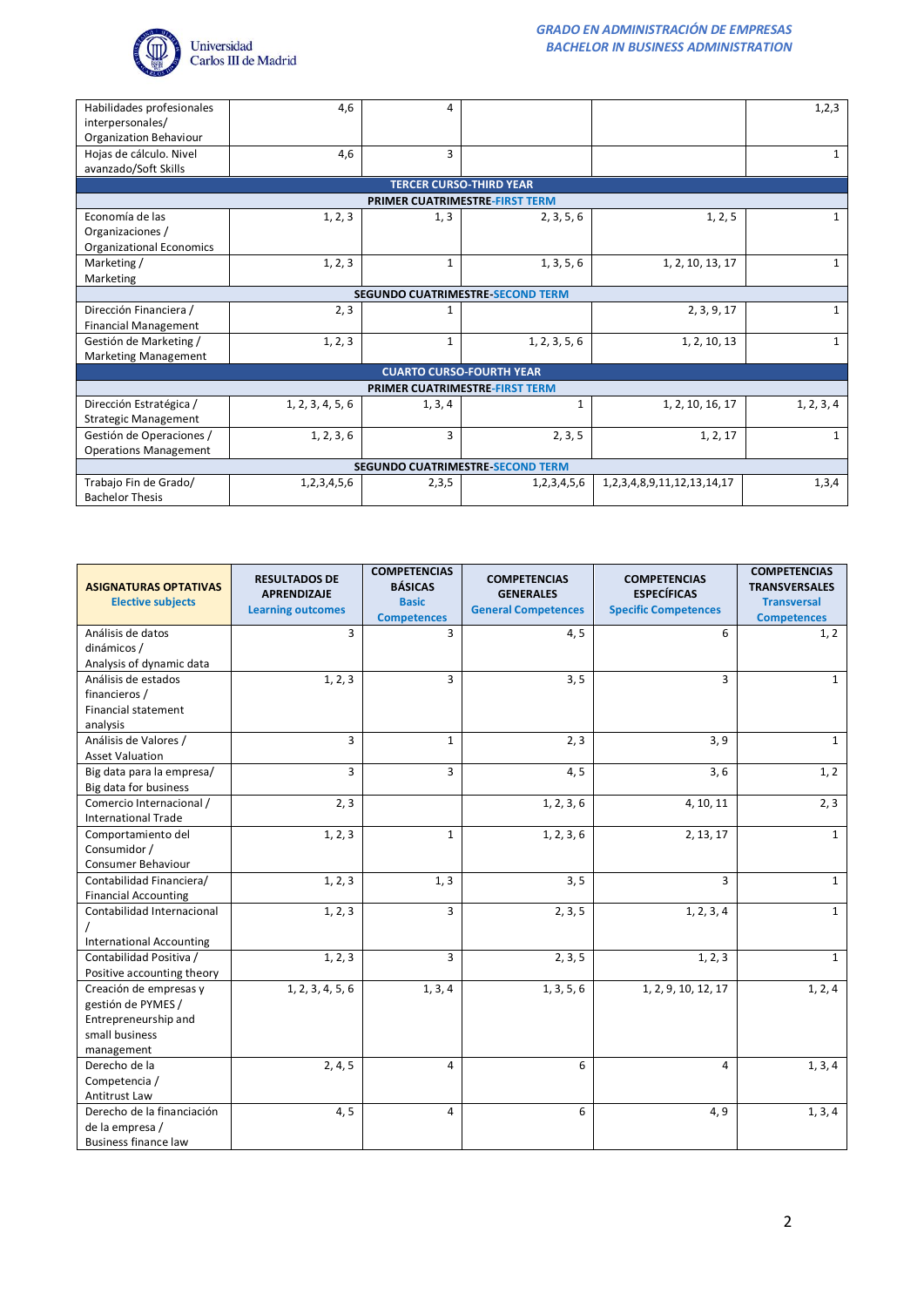

| <b>ASIGNATURAS OPTATIVAS</b>                       | <b>RESULTADOS DE</b><br>APRENDIZAJE | <b>COMPETENCIAS</b><br><b>BÁSICAS</b> | <b>COMPETENCIAS</b><br><b>GENERALES</b> | <b>COMPETENCIAS</b><br><b>ESPECÍFICAS</b> | <b>COMPETENCIAS</b><br><b>TRANSVERSALES</b> |
|----------------------------------------------------|-------------------------------------|---------------------------------------|-----------------------------------------|-------------------------------------------|---------------------------------------------|
| <b>Elective subjects</b>                           | <b>Learning outcomes</b>            | <b>Basic</b><br><b>Competences</b>    | <b>General Competences</b>              | <b>Specific Competences</b>               | <b>Transversal</b><br><b>Competences</b>    |
| Derecho del trabajo y de la                        | 2, 4, 5                             | 4                                     | 6                                       | 4, 12                                     | 1, 3, 4                                     |
| seguridad social /<br>Labour law and social        |                                     |                                       |                                         |                                           |                                             |
| security<br>Dirección comercial y                  | 1, 2, 3, 5                          | $\mathbf{1}$                          | 1, 2, 3, 5, 6                           | 1, 2, 10, 13, 17                          | $\mathbf{1}$                                |
| ventas /                                           |                                     |                                       |                                         |                                           |                                             |
| Marketing and sales<br>management                  |                                     |                                       |                                         |                                           |                                             |
| Dirección de empresas                              | 1, 2, 3, 4, 5, 6                    | 1, 3, 4                               | 1, 2, 3, 5, 6                           | 1, 2                                      | 1, 2, 3, 4                                  |
| familiares /<br>Family business                    |                                     |                                       |                                         |                                           |                                             |
| management                                         |                                     |                                       |                                         |                                           |                                             |
| Dirección de recursos<br>humanos /                 | 1, 2, 3, 4, 5, 6                    | 1, 3                                  | $\mathbf{1}$                            | 1, 2, 12, 17                              | 1, 2, 3                                     |
| Human resource                                     |                                     |                                       |                                         |                                           |                                             |
| management<br>Dirección multicultural de           | $\overline{1, 2, 3, 4, 5}$          | 1, 3                                  | $\mathbf{1}$                            | 1, 2, 4, 12, 17                           | 1, 2, 3                                     |
| personas /                                         |                                     |                                       |                                         |                                           |                                             |
| Cross-cultural people<br>management                |                                     |                                       |                                         |                                           |                                             |
| Diseño Organizativo /                              | 1, 2, 3, 4                          | 1, 3                                  | 1, 2, 3, 5, 6                           | 1, 2, 17                                  | $\mathbf{1}$                                |
| Organizational Design<br>Finanzas Digitales /      | 2, 3, 4, 6                          | 3                                     | 2, 3                                    | 2, 3, 14, 15                              | 1, 3                                        |
| <b>Digital Finances</b>                            |                                     |                                       |                                         |                                           |                                             |
| Finanzas Internacionales/<br>International Finance | 2, 3                                |                                       | 2, 3                                    | 3                                         | $\mathbf{1}$                                |
| Gestión Bancaria /                                 | 2, 3                                |                                       | 2, 3                                    | 1, 3                                      | $\mathbf{1}$                                |
| <b>Bank Management</b><br>Gestión de la cadena de  | 1, 2, 3, 4, 6                       | 3                                     | 2, 3, 5                                 | 1, 2, 10, 17                              | $\mathbf{1}$                                |
| suministro /<br>Supply chain management            |                                     |                                       |                                         |                                           |                                             |
| Gestión internacional de la                        | 1, 2, 3, 5, 6                       | 1, 3, 4                               | 1, 2, 3, 5, 6                           | 1, 2, 10, 11                              | 1, 2, 3                                     |
| empresa /<br>International business                |                                     |                                       |                                         |                                           |                                             |
| management                                         |                                     |                                       |                                         |                                           |                                             |
| Innovación y cambio<br>tecnológico /               | 1, 2, 3, 4, 6                       | 1, 3                                  | 2, 3, 5                                 | 1, 2, 10, 17                              | $\mathbf{1}$                                |
| Innovation and                                     |                                     |                                       |                                         |                                           |                                             |
| technological change<br>Introduccion al data       | 2, 3                                | 3                                     | 4                                       | 6, 10                                     | $\mathbf{1}$                                |
| mining para la empresa/                            |                                     |                                       |                                         |                                           |                                             |
| Introduction to Data<br>Mining for Business        |                                     |                                       |                                         |                                           |                                             |
| Intelligence<br>Investigación de Mercados          | 1, 2, 3                             | $\mathbf{1}$                          | 4                                       | 1, 10, 13, 17                             | $\mathbf{1}$                                |
|                                                    |                                     |                                       |                                         |                                           |                                             |
| Markets Research<br>Macroeconomía                  | 3                                   | 3                                     | 1, 2, 3                                 | 9, 11                                     | $\mathbf{1}$                                |
| monetaria y financiera /                           |                                     |                                       |                                         |                                           |                                             |
| Monetary and financial<br>economics                |                                     |                                       |                                         |                                           |                                             |
| Marketing Digital /<br>Digital Marketing           | 1, 2, 3, 4, 5                       | $\mathbf{1}$                          | 2, 3                                    | 2, 10, 14, 15, 17                         | 1, 3                                        |
| Marketing financiero y de                          | 1, 2, 3                             |                                       | 1, 2, 3                                 | 1, 2, 13                                  | $\mathbf{1}$                                |
| servicios /<br>Financial and service               |                                     |                                       |                                         |                                           |                                             |
| marketing                                          |                                     |                                       |                                         |                                           |                                             |
| Métodos de mejora de la<br>calidad /               | 1, 2, 3                             | 3                                     | 2, 3, 5                                 | 1, 2, 10                                  | $\mathbf{1}$                                |
| Methods for quality                                |                                     |                                       |                                         |                                           |                                             |
| control<br>Modelos de negocio y                    | 1, 2, 3, 4, 6                       | 1, 3, 4                               | 2, 3                                    | 14, 16                                    |                                             |
| design thinking /                                  |                                     |                                       |                                         |                                           |                                             |
| Business model and design<br>thinking              |                                     |                                       |                                         |                                           |                                             |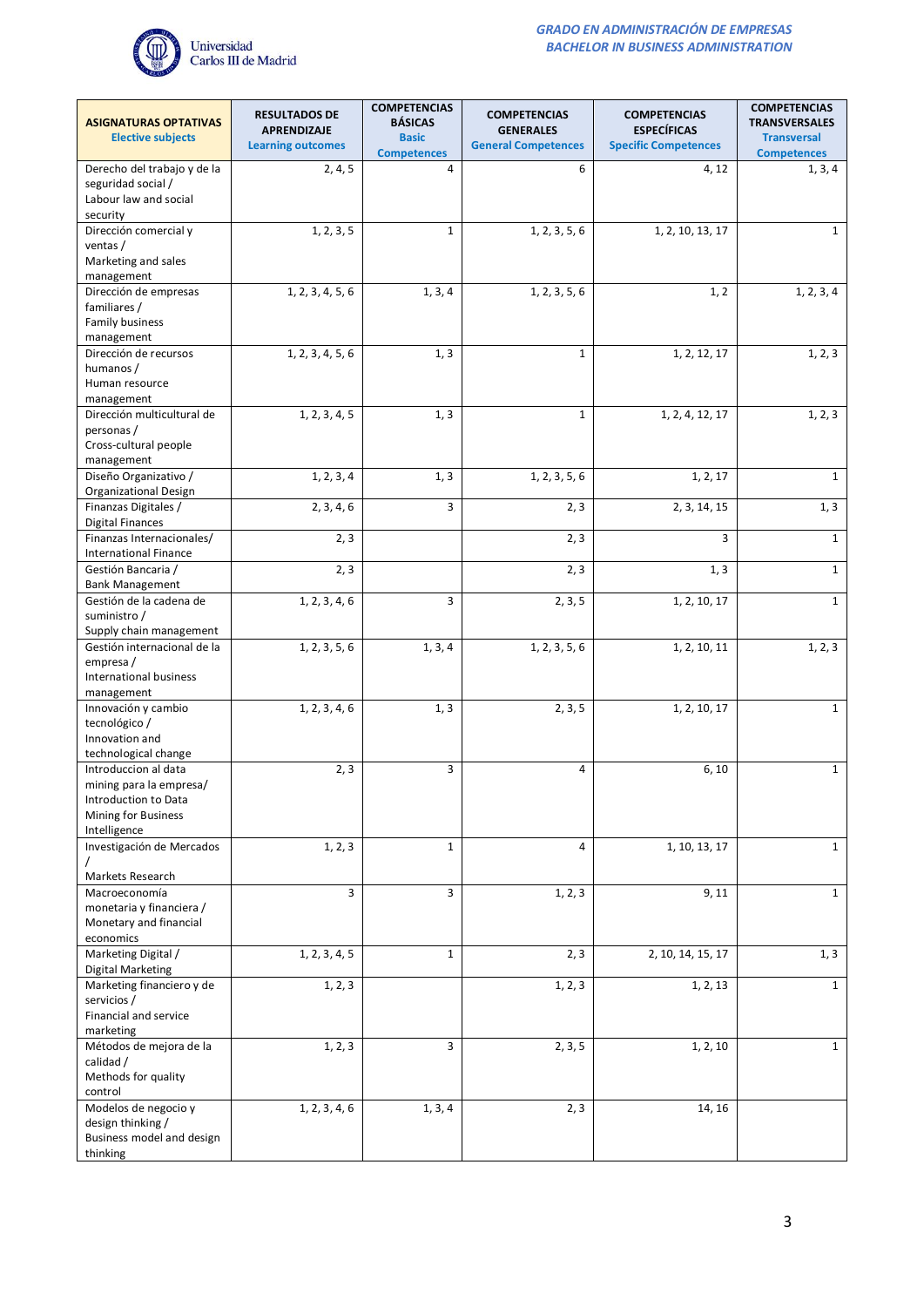

| <b>ASIGNATURAS OPTATIVAS</b><br><b>Elective subjects</b>                                            | <b>RESULTADOS DE</b><br><b>APRENDIZAJE</b><br><b>Learning outcomes</b> | <b>COMPETENCIAS</b><br><b>BÁSICAS</b><br><b>Basic</b><br><b>Competences</b> | <b>COMPETENCIAS</b><br><b>GENERALES</b><br><b>General Competences</b> | <b>COMPETENCIAS</b><br><b>ESPECÍFICAS</b><br><b>Specific Competences</b> | <b>COMPETENCIAS</b><br><b>TRANSVERSALES</b><br><b>Transversal</b><br><b>Competences</b> |
|-----------------------------------------------------------------------------------------------------|------------------------------------------------------------------------|-----------------------------------------------------------------------------|-----------------------------------------------------------------------|--------------------------------------------------------------------------|-----------------------------------------------------------------------------------------|
| Motores de crecimiento:<br>innovación, instituciones,<br>capital humano /<br>The engines of growth: | 4                                                                      | 1, 2                                                                        | 5                                                                     | 4                                                                        | 1, 2, 3                                                                                 |
| innovation, institutions<br>and human capital                                                       |                                                                        |                                                                             |                                                                       |                                                                          |                                                                                         |
| Negocios Digitales /<br><b>Digital Business</b>                                                     | 1, 2, 3, 4, 6                                                          | 3                                                                           | 1, 2, 3, 5                                                            | 1, 2, 14, 15, 16                                                         | 1, 4                                                                                    |
| Optimización y simulación<br>para la empresa /<br>Optimization and<br>simulation for business       | 2, 3                                                                   | 3                                                                           | 4, 5                                                                  | 3, 6, 17                                                                 | 1, 2                                                                                    |
| Organización Industrial /<br><b>Industrial Organization</b>                                         | 2, 3                                                                   | 3                                                                           | 1, 2, 3, 5                                                            | 4, 5, 10, 11, 17                                                         | $\mathbf{1}$                                                                            |
| Orígenes de la empresa<br>moderna /<br>The origins of the modern<br>firm                            | $\mathbf{1}$                                                           | 1, 2                                                                        | 1, 2, 3                                                               | 4,10                                                                     | 1, 2, 3                                                                                 |
| Planificación y control de<br>gestión /<br>Planning and control<br>management                       | 1, 2, 3                                                                | 3                                                                           | 2, 3                                                                  | 1, 2, 3                                                                  | $\mathbf{1}$                                                                            |
| Prácticas Externas /<br>Professional Internships                                                    | 1, 2, 4, 6                                                             | 3, 4, 5                                                                     | 4, 5                                                                  | 1, 2, 3, 4, 8, 9, 11, 12, 13,<br>14                                      | 3,4                                                                                     |
| Sistema fiscal español /<br>Spanish fiscal system                                                   | 4                                                                      | 3                                                                           |                                                                       | 4,8                                                                      | $\mathbf{1}$                                                                            |
| Sistemas e instituciones<br>financieras /<br>Financial systems and<br>institutions                  | $\overline{2}$                                                         | $\mathbf{1}$                                                                | 2, 3                                                                  | 3, 9                                                                     | $\mathbf{1}$                                                                            |
| Técnicas de análisis de<br>datos para la empresa /<br>Data analytical techniques<br>for business    | 2, 3                                                                   | 3                                                                           | 4, 5                                                                  | 6, 17                                                                    | 1, 2                                                                                    |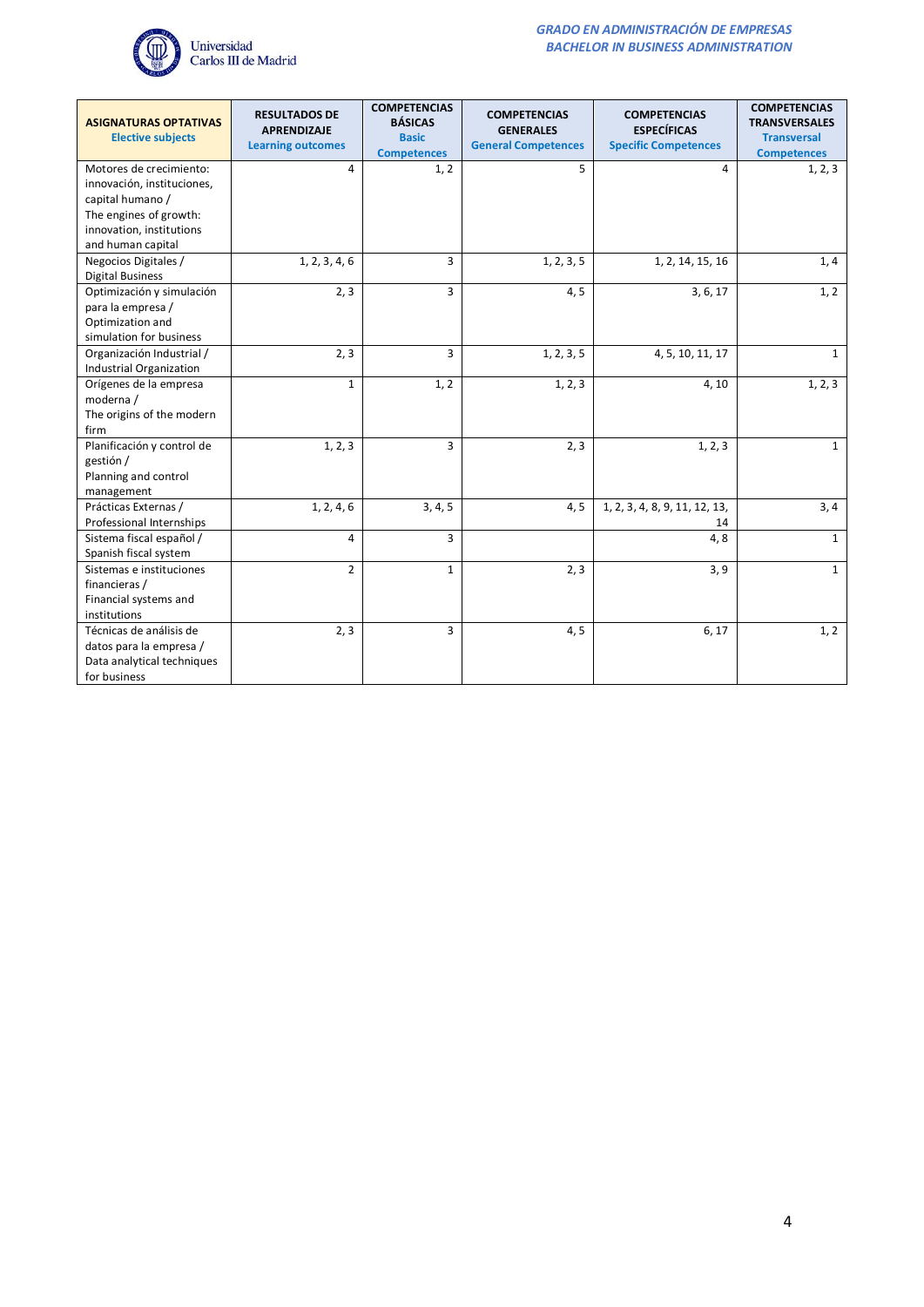

#### **2. DESCRIPCIÓN DE RESULTADOS DE APRENDIZAJE Y COMPETENCIAS/DESCRIPTION OF LEARNING OUTCOMES AND COMPETENCES**

- o **RESULTADOS DE APRENDIZAJE/LEARNING OUTCOMES:**
- 1: Haber adquirido conocimientos avanzados y demostrado una comprensión de los aspectos teóricos y prácticos y de la metodología de trabajo en las diferentes disciplinas de estudio en el ámbito de la empresa con una profundidad que llegue hasta la vanguardia del conocimiento. / Having acquired advanced knowledge and proved an understanding of theoretical and practical aspects and of the working methodology in different disciplines of business administration, with a level enough so as to be at the vanguard of knowledge.
- 2: Poder, mediante argumentos o procedimientos elaborados y sustentados por ellos mismo, aplicar sus conocimientos, la comprensión de éstos y sus capacidades de resolución de problemas en el ámbito empresarial, requiriendo el uso de ideas creativas e innovadoras./ Be able, either through arguments or processes elaborated and supported by them, to apply their knowledge, the understanding of these and their resolution capabilities in the business sphere, which may require the use of innovative and creative ideas.
- 3: Tener la capacidad de recopilar e interpretar datos e informaciones sobre las que fundamentar sus conclusiones incluyendo, cuando sea preciso y pertinente, la reflexión sobre asuntos de índole social, científica o ética en el ámbito de la empresa./ Show the capability of gathering and interpreting data and information on which to sustain their conclusions, including, whenever it is precise and pertinent, the reflection on social, scientific or ethical aspects in the business sphere.
- 4: Ser capaces de desenvolverse en situaciones complejas o que requieran el desarrollo de nuevas soluciones tanto en el ámbito académico como laboral o profesional dentro de su campo de estudio; / Be able to manage in complex situations or those that require the development of new solutions in the academic, labor, or professional dimension in their field of study;
- 5: Saber comunicar a todo tipo de audiencias (especializadas o no) de manera clara y precisa, conocimientos, metodologías, ideas, problemas y soluciones en el ámbito de su campo de estudio./ Know how to communicate to any type of audience (either specialized or not) in a clear and precise way, knowledge, methodologies, ideas, problems and solutions in their field of study.
- 6: Ser capaces de identificar sus propias necesidades formativas en su campo de estudio y entorno laboral o profesional y de organizar su propio aprendizaje con un alto grado de autonomía en todo tipo de contextos (estructurados o no)./ To be able to identify their own learning needs in their field of study and work or professional environment and to organise their own learning with a high degree of autonomy in all kinds of contexts (structured or not).

# o **COMPETENCIAS BÁSICAS/BASIC COMPETENCES:**

- 1: Que los estudiantes hayan demostrado poseer y comprender conocimientos en un área de estudio que parte de la base de la educación secundaria general, y se suele encontrar a un nivel que, si bien se apoya en libros de texto avanzados, incluye también algunos aspectos que implican conocimientos procedentes de la vanguardia de su campo de estudio/Students have demonstrated possession and understanding of knowledge in an area of study that builds on the foundation of general secondary education, and is usually at a level that, while relying on advanced textbooks, also includes some aspects that involve knowledge from the cutting edge of their field of study
- 2: Que los estudiantes sepan aplicar sus conocimientos a su trabajo o vocación de una forma profesional y posean las competencias que suelen demostrarse por medio de la elaboración y defensa de argumentos y la resolución de problemas dentro de su área de estudio/Students are able to apply their knowledge to their work or vocation in a professional manner and possess the competences usually demonstrated through the development and defence of arguments and problem solving within their field of study.
- 3: Que los estudiantes tengan la capacidad de reunir e interpretar datos relevantes (normalmente dentro de su área de estudio) para emitir juicios que incluyan una reflexión sobre temas relevantes de índole social, científica o ética/Students have the ability to gather and interpret relevant data (usually within their field of study) in order to make judgements which include reflection on relevant social, scientific or ethical issues.
- 4: Que los estudiantes puedan transmitir información, ideas, problemas y soluciones a un público tanto especializado como no especializado/Students should be able to communicate information, ideas, problems and solutions to both specialist and non-specialist audiences.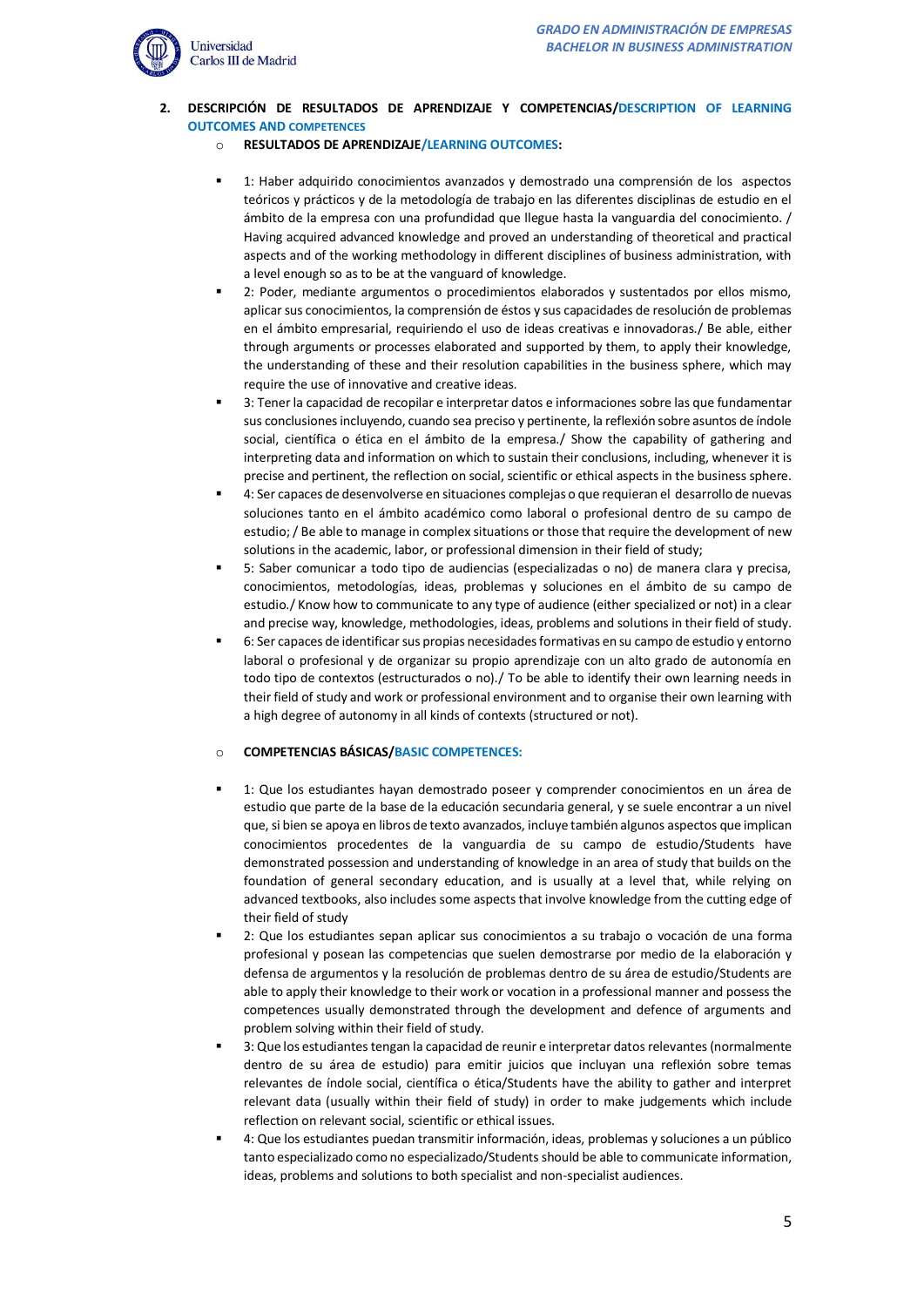

▪ 5: Que los estudiantes hayan desarrollado aquellas habilidades de aprendizaje necesarias para emprender estudios posteriores con un alto grado de autonomía/Students will have developed the learning skills necessary to undertake further study with a high degree of autonomy.

### o **COMPETENCIAS GENERALES/GENERAL COMPETENCES:**

- 1: Comprender los conocimientos que definen a la Administración de Empresas como disciplina científica (incluyendo sus teorías, historia, métodos, técnicas)/Understand the body of knowledge defining Business Administration as a scientific discipline (including theories, history, methods, techniques)
- 2: Ser capaz de formular, debatir y defender razonamientos críticos, empleando para ello terminología precisa y recursos especializados sobre los fenómenos empresariales, utilizando para ello los conceptos y metodologías de análisis de las diferentes disciplinas de la Administración de Empresas./Be able to formulate, debate and defend critical argumentations, employing precise and specialized terminology on business phenomena, using concept and methodologies to analyze the different disciplines of Business Administration
- 3: Ser capaz de gestionar, identificar, reunir e interpretar información relevante sobre cuestiones relacionadas con el ámbito empresarial./Be able to manage, identify, gather and interpret relevant information on questions related with the business sphere.
- 4: Conocer lastécnicas de investigación cuantitativas y cualitativas, y ser capaz de discernir cuáles son las más apropiadas para aplicarlas en el campo de la Administración de Empresas/Know qualitative and quantitative research techniques, and be able to assess which of them are the most appropriate for its application to Business Administration
- 5: Ser capaz de aplicar el método científico a preguntas empresariales y económicas relevantes, para plantear un problema en este ámbito, identificando un método que permita interpretar cuidadosamente los datos disponibles/Be able to apply the scientific method to relevant entrepreneurial and economic questions, in order to state a problem in this area, and identify a method that allows to carefully interpret the available data
- 6: Saber emitir juicios que incluvan una reflexión ética sobre temas fundamentales de carácter empresarial y económico /Know how to give out judgements including an ethic thought on fundamental topics of business and economic carácter

#### o **COMPETENCIAS ESPECÍFICAS/SPECIFIC COMPETENCES:**

- 1: Crear y dirigir empresas y organizaciones atendiendo y respondiendo a los cambios del entorno en el que opera./Create and direct companies and organizations based on responding to the changes in the environment in which one operates.
- 2: Conocer el funcionamiento de los distintos departamentos funcionales de una empresa (producción, marketing, recursos humanos, finanzas, etc.), y desempeñar con soltura cualquier labor de gestión en ellas./Know the functioning of the different functional departments in a company (production, marketing, human resources, finance, etc.), and develop with ease any management task in them.
- 3: Elaborar, interpretar y auditar la información económico-financiera de entidades empresariales, y prestar asesoramiento sobre los mismos, de cara a aportar datos importantes para la toma de decisiones empresariales./Elaborate, interpret and audit economic-financial information of entrepreneurial entities, and assess on them, in order to be able to contribute important data for business decision making.
- 4: Entender los elementos fundamentales del entorno económico nacional e internacional en el que desarrolla la empresa su actividad (instituciones económicas nacionales e internacionales, los fenómenos básicos de la economía española e internacional, el sistema fiscal y las leyes económicas básicas que influyen a la empresa)./Understand the fundamental elements of the national and international economic environment in which the company develops its activities (national and international institutions, the basic phenomena of the Spanish and international economy, the fiscal system and the basic economic laws that influence on the company).
- 5: Tratar los efectos de la presencia de incertidumbre en los problemas que enfrentan consumidores y empresas, las implicaciones de la aversión (o la neutralidad frente) al riesgo, el papel de la información y su valor, así como la interacción estratégica entre agentes económicos./Address the effects of the presence of uncertainty in the problems that consumers and companies have to face, the implications of risk aversion (or risk neutrality), the role of information and its value, as well as the strategic interaction among economic agents.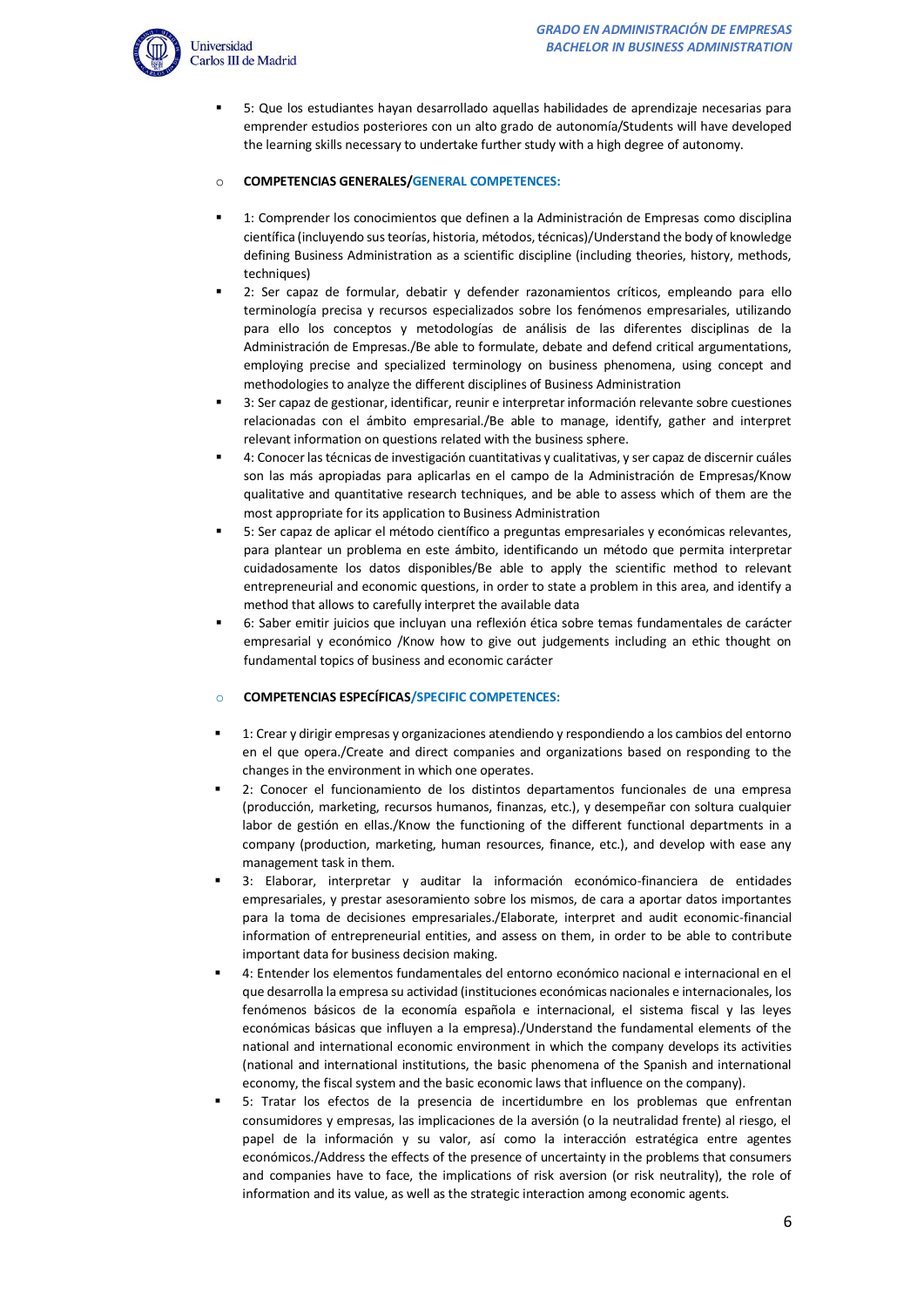

- 6: Conocer cómo aplicar métodos estadísticos para realizar análisis de regresión lineal y contrastar hipótesis, y entender la naturaleza de las distintas variables de un problema económico/Learn how to apply statistical methods in order to run lineal regressions and contrast hypotheses, as well as understand the nature of the different variables of an economic problem
- 7: Comprender la distinta naturaleza de las diversas variables de un problema económico y resolverlo utilizando conceptos de álgebra lineal, matricial, y cálculo diferencial/Understand the diverse nature of the diverse variables of an economic problem, and solve it using concepts from linear algebra, matrix algebra, and differential calculus
- 8: Conocer el régimen jurídico de los diversos instrumentos del derecho de la propiedad industrial al servicio de las empresas (patentes, marcas, nombres comerciales o diseños industriales, entre otros), así como los fundamentos jurídicos del sistema económico español y las reglas básicas que regulan el intercambio de bienes y servicios. /Understand the juridical regime of the diverse instruments of the law of industrial property for the use of companies (patents, trademarks, commercial names, or industrial designs, among others), as well as the juridical foundations of the Spanish juridical regime, and the basic rules that rule the exchange of goods and services
- 9: Comprender y sintetizar el funcionamiento de los diversos instrumentos, públicos y privados, con los que cuenta el empresario para financiar su actividad./Understand and summarize the functioning of the different instruments (public and private), available to the entrepreneur in order to finance his/her activities.
- 10: Aprender los principales instrumentos para analizar la situación competitiva de una empresa/Learn the main instruments for the analysis of the competitive situation of a company
- 11: Entender la importancia de cambios tecnológicos, demográficos y la acumulación de capital físico para explicar las diferencias observadas en niveles de renta entre países/Understand the importance of technological and demographic changes, as well as the accumulation of physical capital in order to explain the observed differences in the levels of wealth across countries
- 12: Aplicar las nociones y técnicas fundamentales de la gestión de recursos humanos y de la contratación laboral a la práctica empresarial, tanto desde el punto de vista del trabajador como del empresario./Apply the fundamental notions and techniques for the management of human resources and labor contracting, both from the point of view of the employee and the employer.
- 13: Aprender los conceptos relacionados con la conducta del mercado que resultan útiles en la gestión comercial de la empresa./Learn concepts related with the market behavior that are useful in the commercial management of the company
- 14: Habilidad para solventar los condicionantes que se desarrollan en cualquier organización empresarial (necesidad de innovar, de actualizar permanentemente los conocimientos, relación con clientes externos e internos y con proveedores, tomas de decisiones en contextos de incertidumbre, administración eficiente del tiempo, ¿), aplicando los conocimientos de naturaleza teórico-práctico /Ability to solve the determinants that evolve in any entrepreneurial organization (need to innovate, need to constantly update knowledge, relationship with external and internal clients and suppliers, decision making under uncertainty, efficient time management, ¿), applying knowledge of theoretical-practical nature
- 15: Familiarizarse con los principales instrumentos para el análisis de la situación competitiva de la empresa en el entorno de los procesos de transformación digital /Become familiar with the main instruments for the analysis of the competitive situation of the company under the scenario of digital transformation
- 16: Desarrollar iniciativas emprendedoras y capacidades creativas para la propuesta y desarrollo de ideas de negocio innovadoras, usando las principales herramientas para crear, desarrollar e implementar un negocio innovador que afronte los retos de las sociedades actuales/Develop entrepreneurial initiatives and creative capabilities for the proposal and development of innovative business ideas, using the main tolos to créate, develop and implement an innovative business addressing the challenges in current society
- 17: Saber analizar, elaborar y defender individualmente un problema y su solución en el ámbito disciplinario de la titulación, aplicando los conocimientos, habilidades, herramientas y estrategias adquiridas o desarrolladas en ella./To know how to analyze, elaborate and defend individually a problem and its solution within the disciplinary scope of the Degree, applying the knowledge, skills, tools and strategies acquired or developed in it.

# o **COMPETENCIAS TRANSVERSALES/TRANSVERSAL COMPETENCES:**

1: Conocer y ser capaz de manejar habilidades interpersonales sobre iniciativa y responsabilidad, negociación, inteligencia emocional, etc. así como herramientas de cálculo que permitan